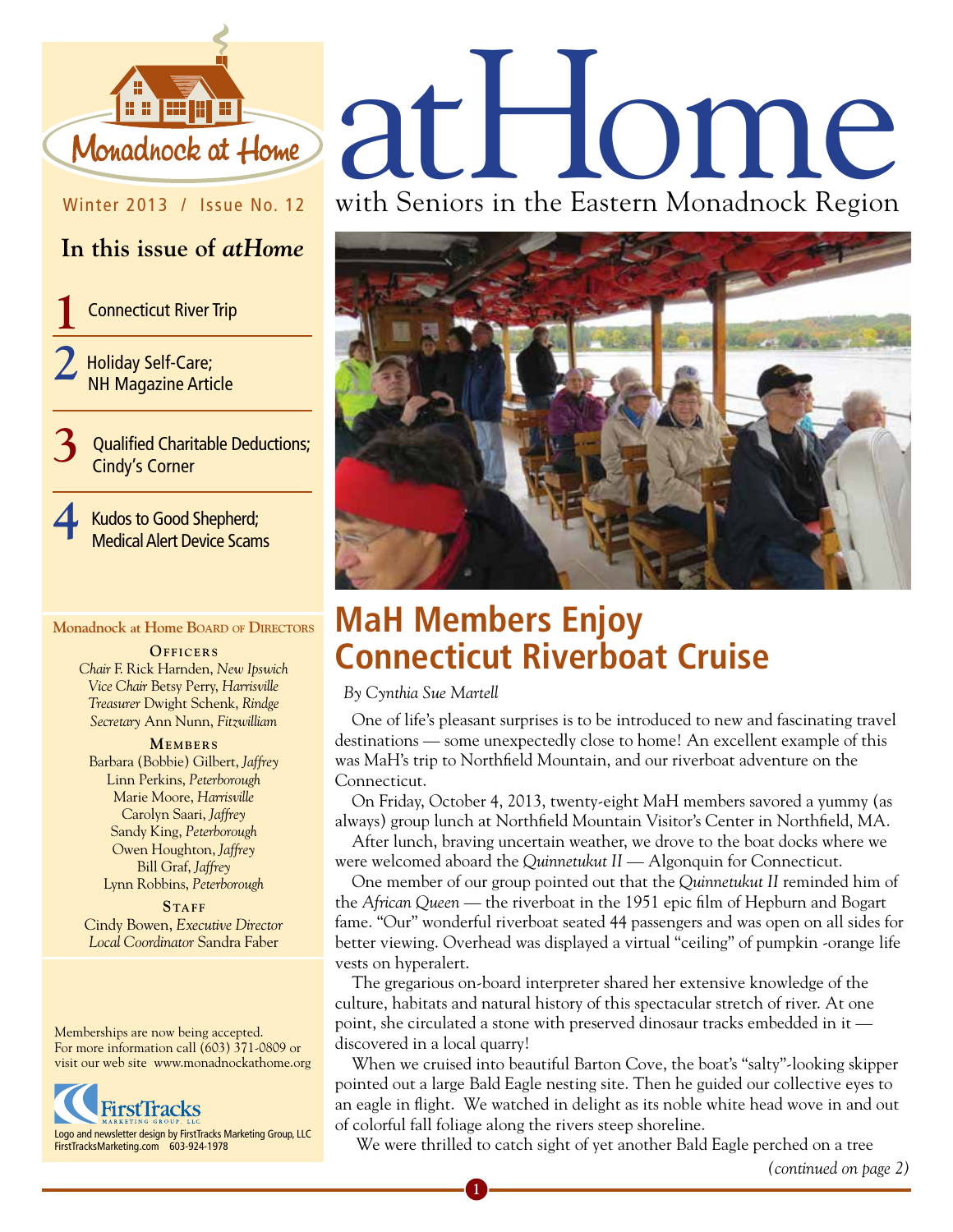limb near the river. So close it could be distinguished with the naked eye. For a better look, we excitedly shared binoculars (what are friends for?). Meanwhile, the camera buffs among us captured the spectacular visual image of a rare raptor and American icon.

During the 12 –mile round trip we cruised back and forth beneath the magnificent French King Bridge. This architecturally impressive three span arch style bridge, constructed in 1932, is 782' long and 140' high. Truly awesome.

Everyone agreed this outing was so enriching they'd happily do it again!





# **Holiday Self Care**

*By Sandra Faber, Local Coordinator* The holidays should be a time to relax and take in all the joy that the season brings, but it can also be a stressful time. Travel, family and friends visiting, and shopping can throw our schedules off as well as our eating habits and our mood. In the midst of all the hustle and bustle, be sure to take time to care for yourself and your needs.

In support of that notion, MaH has many service providers and member supporters that can help. To start, take out your "Member Perks" list and take advantage of what our member supporters offer. Here are some ideas to get you started:

**2**

 $45<sub>F0</sub>$ 

- Keep up your fitness in the winter months by attending an exercise class or set up a "walking date" with a friend and go to the "Bubble" at Franklin Pierce.
- Get into the holiday spirit! Think about bringing a friend to a performance by the Monadnock Chorus.
- Give yourself a break from cooking! Dine at one of our member supporter restaurants.
- Take time for you! Why not treat yourself to a relaxing massage?

 Besides member supporters, we also have many service providers geared to address your winter needs. For instance, a house cleaning service can help you keep up with the winter grime and snow plowing/shoveling providers can keep the outdoors cleared. Too busy to prepare meals? We have providers who will prepare portion sized "home cooked" meals catered to your needs for your freezer. The list goes on!

 Enjoy the holidays, but most importantly, get plenty of rest and maintain a healthy diet during this busy season and don't forget to ask us for assistance with any of your needs!

## **Read About Us in New Hampshire Magazine!**

Check out the October 2013 issue for an article about the "village movement" – a phenomenon expanding both in NH and nationwide that supports seniors who choose to remain in their own homes as they grow older. Specific mention is made of MaH, including input from our current Chair, Rick Harnden (http:// www.nhmagazine.com/October-2013/ The-Village-Movement-Senior-Care/).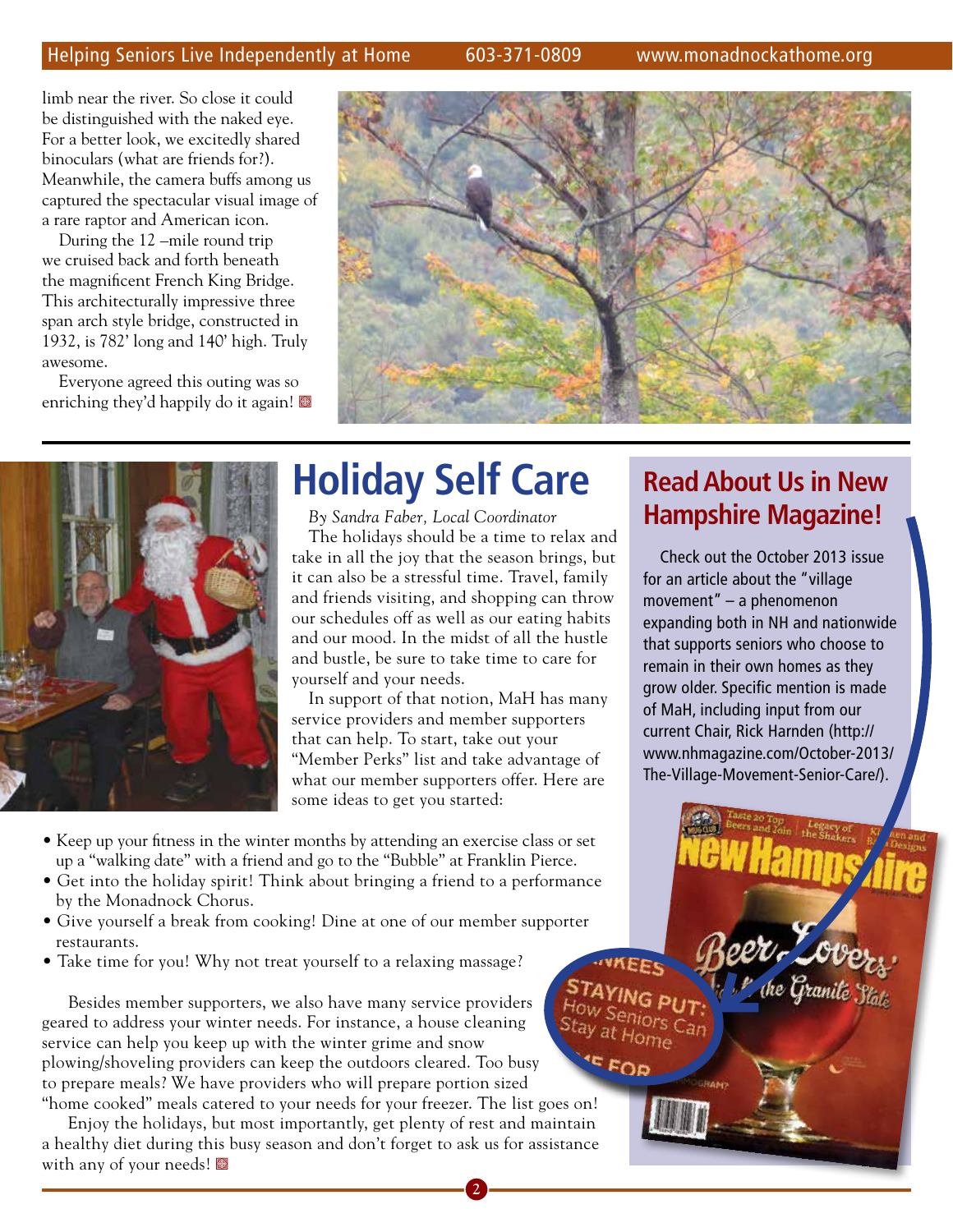# **Qualified Charitable Distributions and Your IRA**

#### By Sandy King, MaH Board Member

You may know that if you have a traditional IRA and are of age 70 ½ or older, you must withdraw a minimum amount each year. This amount is called your required minimum distribution (RMD) which is subject to taxes. In addition, failure to take your RMD by year-end can result in a stiff IRS penalty—50% of the amount you should have withdrawn.

The good news is that earlier this year, and applicable to all of 2013, Congress reinstated taxpayers' ability to take RMD's and direct those withdrawals to qualified charitable organizations (up to a limit of \$100,000 per taxpayer), treating them as taxfree distributions for 2013! This provision, called the Qualified Charitable Distribution (QCD) rule, is a convenient way to satisfy IRA distribution requirements, support worthy causes, and receive a tax break all at the same time.

If you are considering a QCD this year, please keep Monadnock at Home in mind. Although we are a membership driven organization, member fees only account for two thirds of our expenses. Your contribution would be greatly appreciated as we support seniors who have chosen to remain in their own homes as they grow older.

#### **Forget Me Not Calendars Make Great Gifts!**

A permanent "Forget Me Not" calendar with beautiful photography of the Monadnock region is now on sale for \$12. It provides an attractive place to record all the yearly dates we want to remember such as birthdays, anniversaries, car inspections, flu shot, time to change smoke detector batteries, etc. The idea for this calendar came from one of our members, who said that at any age, but especially now, it is handy to have something to "tickle our memory". These calendars make wonderful,



inexpensive holiday gifts. Call 603-371-0809 to purchase your gift calendars and at the same time support MaH.

# Cindy's Corner

Hello everyone and welcome to the winter 2013 issue of "at Home"! As we head into the coldest months of the year, do keep in mind that your MaH membership offers you access to pre-screened service providers and volunteers that are ready to assist you. As a reminder, MaH has a "Storm Preparedness Checklist" posted on our website; hard copies are also available by request. If you find that you need support in any way, just give us a call (371-0809) and we will be glad to help. We are always here for you!

Looking for a last minute holiday or hostess gift?? Check out the article on MaH's "Forget Me Not Calendar" in this issue. They're reasonably priced at \$12 and make a

great gift! And while you're out and about during the holiday season, don't forget to use your "Handy Wallet Card" for member discounts at area restaurants.

MaH is always ready to accept new members. If you're happy with the services and benefits of membership, please spread the word to your friends and neighbors whom you think would benefit from our support. One of the primary ways that our membership has grown is through word of mouth. If you know a few people that might be



interested, why not consider hosting a coffee hour in your home. I'd be glad to join you as you explain the benefits of membership. Staff and volunteers are available to do presentations for such an event. For more information, call 371-0809 or visit our website www. monadnockathome.org.

 A REMINDER! Please keep in mind that occasionally when I'm out of the office, one of MaH's Local Coordinator's will respond to your call. The Local Coordinators have been trained to respond to member calls and are happy to serve you!

 Best wishes, be safe and stay warm this winter season!